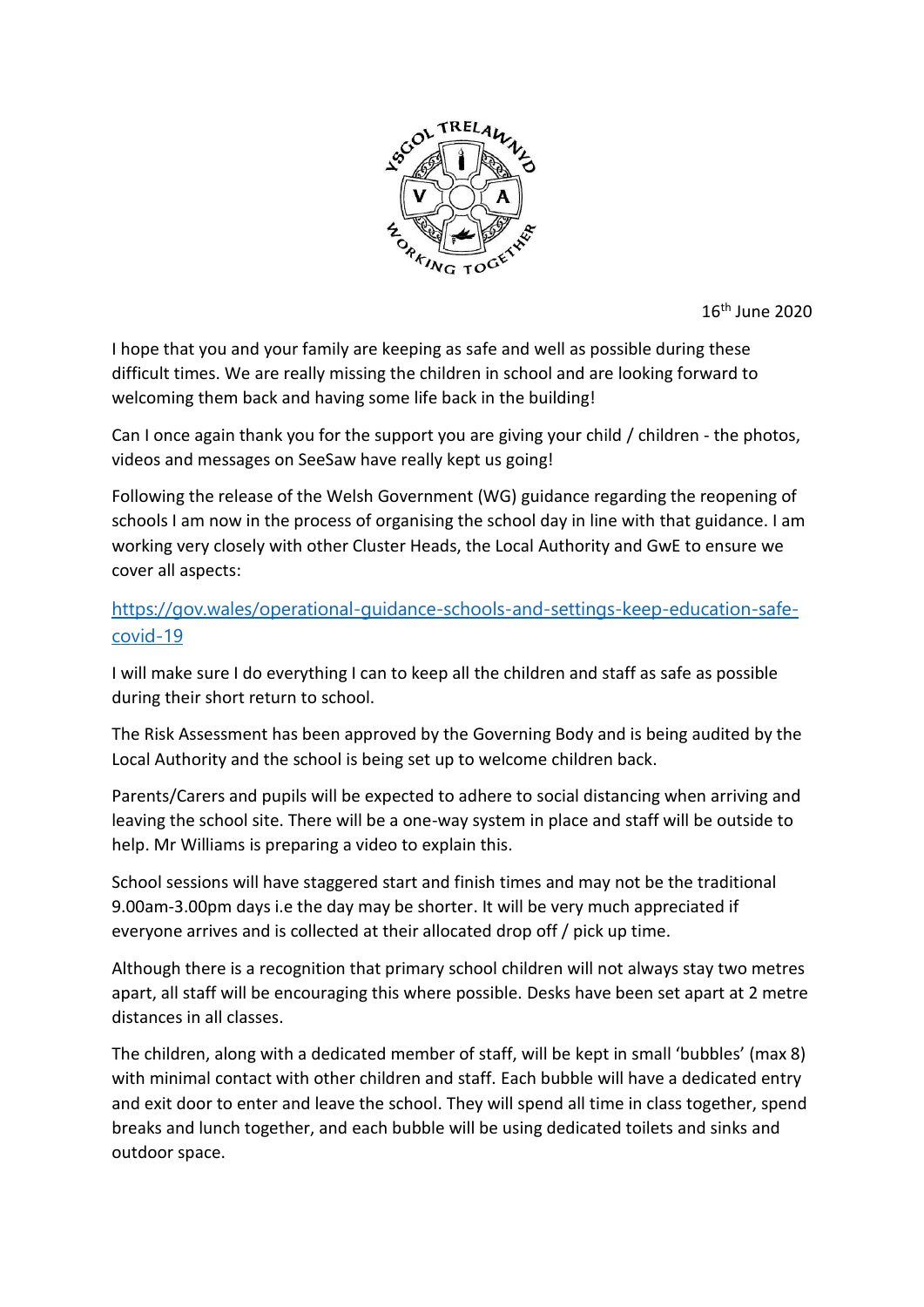The children will be expected to wash their hands regularly. Hand sanitiser will also be available in all classes.

Each child will have their own tray of equipment to reduce the sharing of resources to a minimum.

Each 'bubble' will have their own set of outdoor play equipment.

A free school packed lunch will be provided to all children returning to school. The children may bring a water bottle to school.

There will be no need to wear school uniform but the children will need to wear fresh, comfortable clothing each day suitable for the outdoors. They will need a waterproof coat and a sunhat and sun-cream, if appropriate.

Movement around the school will be kept to a minimum. Parents and visitors will not be admitted into the school building. Please telephone or email school with any queries.

A one-way system will be operating for the corridors. This will be happening while the Childcare Hub is running alongside in a similar way; this bubble will be accommodated in the Fun Club area and will have their own facilities.

Due to Health and Safety guidance children and staff in the Childcare Hub are unable to rejoin their year group to 'Catch up, Check in and Prepare' i.e. if your child attends the Childcare Hub they will not also be able to attend the school sessions. I know this may come as a disappointment to some children and I truly do sympathise with them. Unfortunately, we are duty bound to stick to the clear advice given and the WG published guidance with regards to minimising groups of children and staff mixing. This is simply to reduce the risk of spreading the virus.

All children who have registered to return to school will receive 4 sessions, one day per week either Monday, Wednesday or Friday.

Where possible, siblings are invited to attend school sessions on the same day to reduce unnecessary travel.

Tuesday and Thursday will be used to deep clean the classrooms. Having adequate time for the school to be cleaned thoroughly for each new group is a major part of the school plans. Childcare will continue on these days for vital key workers.

Teachers will continue to provide online learning activities via SeeSaw for all pupils until 24<sup>th</sup> July.

Throughout this week and early next week, you will receive SeeSaw messages / emails to confirm the times that your child / children have been offered, along with any other important information regarding the reopening of Ysgol Trelawnyd.

Thank you so much for your continued support during these very difficult times.

Kind regards, Marina Parsons